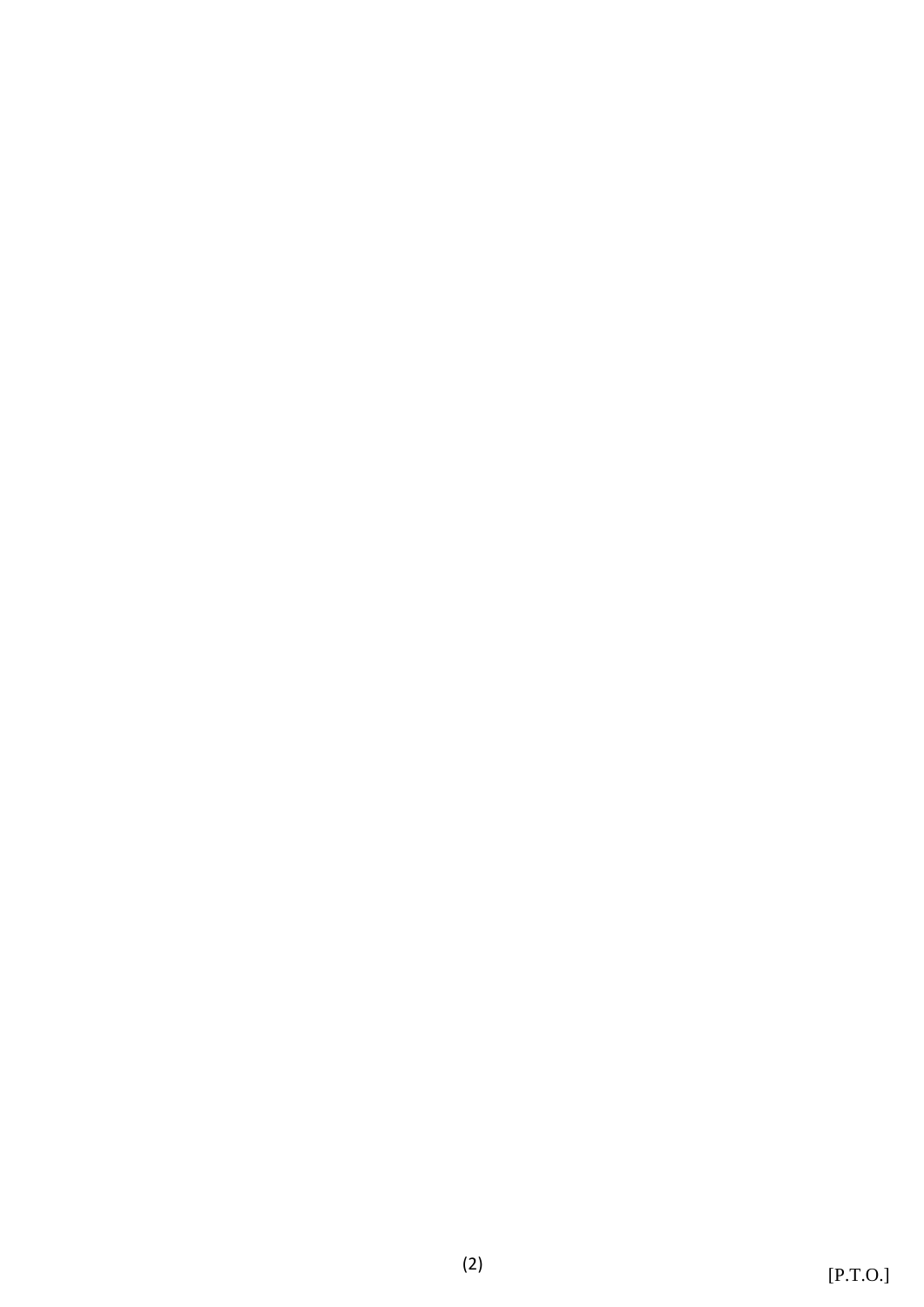$2.$ Translate into Sanskrit of the following passage :

Earthly belongings cannot make a man really happy. Happiness resides in our mind. Even if a man dies, his fame lasts forever. So try to acquired fame as long as you live. Don't boast of your wealth and power.

পার্থিব দ্রব্য মানুষের যথার্থ সুখবিধান করতে পারে না। সুখ আমাদের আপন হৃদয়ে বাস করে। মানুষের মৃত্যুর পরেও যশ চিরকাল থাকে। সুতরাং যতদিন বাঁচবে যশোলাভের চেষ্টা করবে। ধন ও বলের গর্ব কোরো না।

3. Translate into Bengali or English of the following passage: अस्ति कस्मिंश्चित् समुद्रोपकण्ठे महान् जम्बुपादप: सदाफल: । तत्र च रक्तमुखो नाम वानर: प्रतिवसति स्म । अथ कदाचित्तस्य तरोरधस्तात् करालमुखो नाम मकर: समुद्रसलिलान्निष्क्रम्य सुकोमलवालुकासनाथे तीरोपान्ते न्यविशत।

 $[6]$